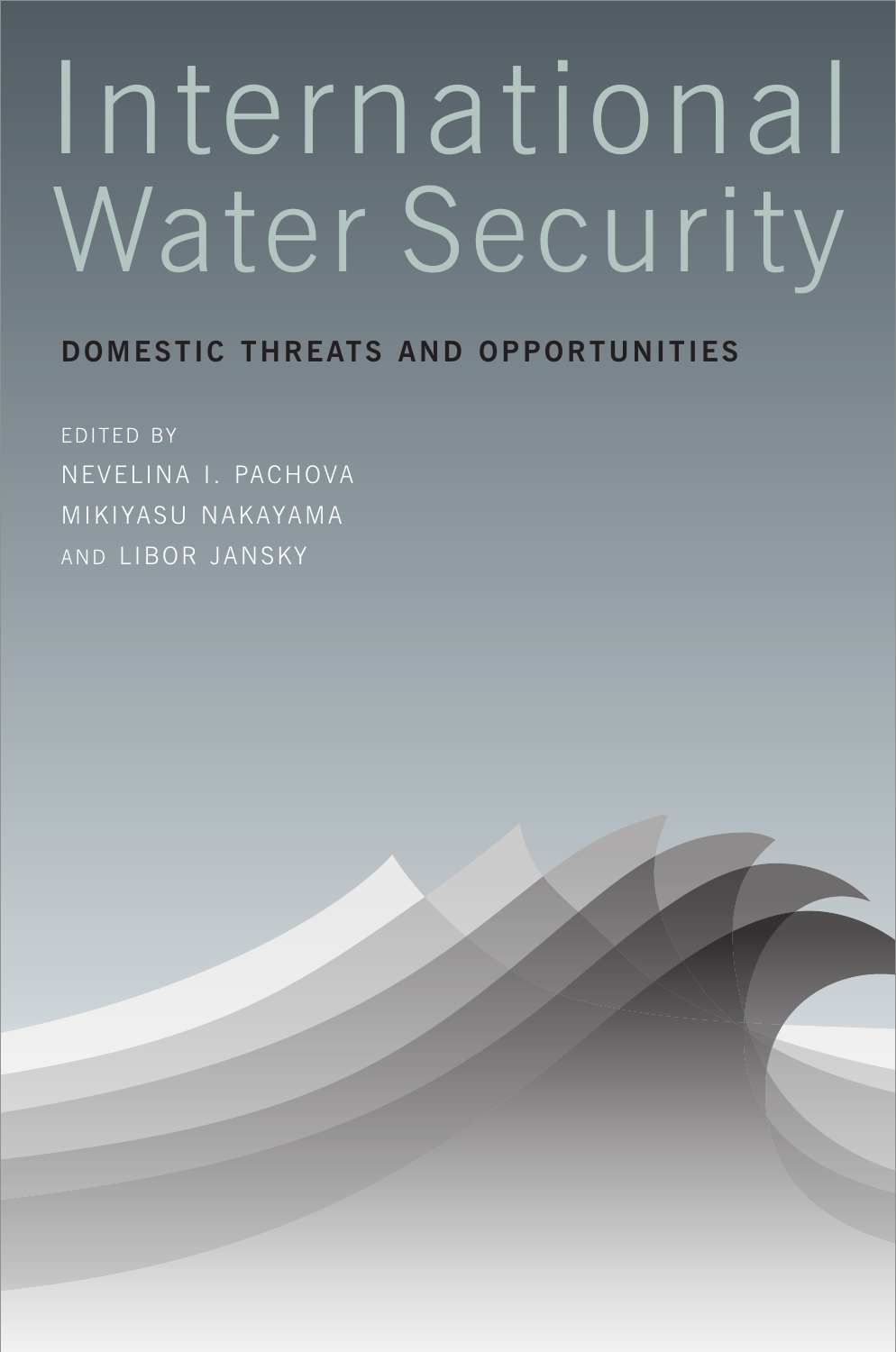## International water security: Domestic threats and opportunities

Edited by Nevelina I. Pachova, Mikiyasu Nakayama and Libor Jansky



 $TOKYO \cdot NEW YORK \cdot PARIS$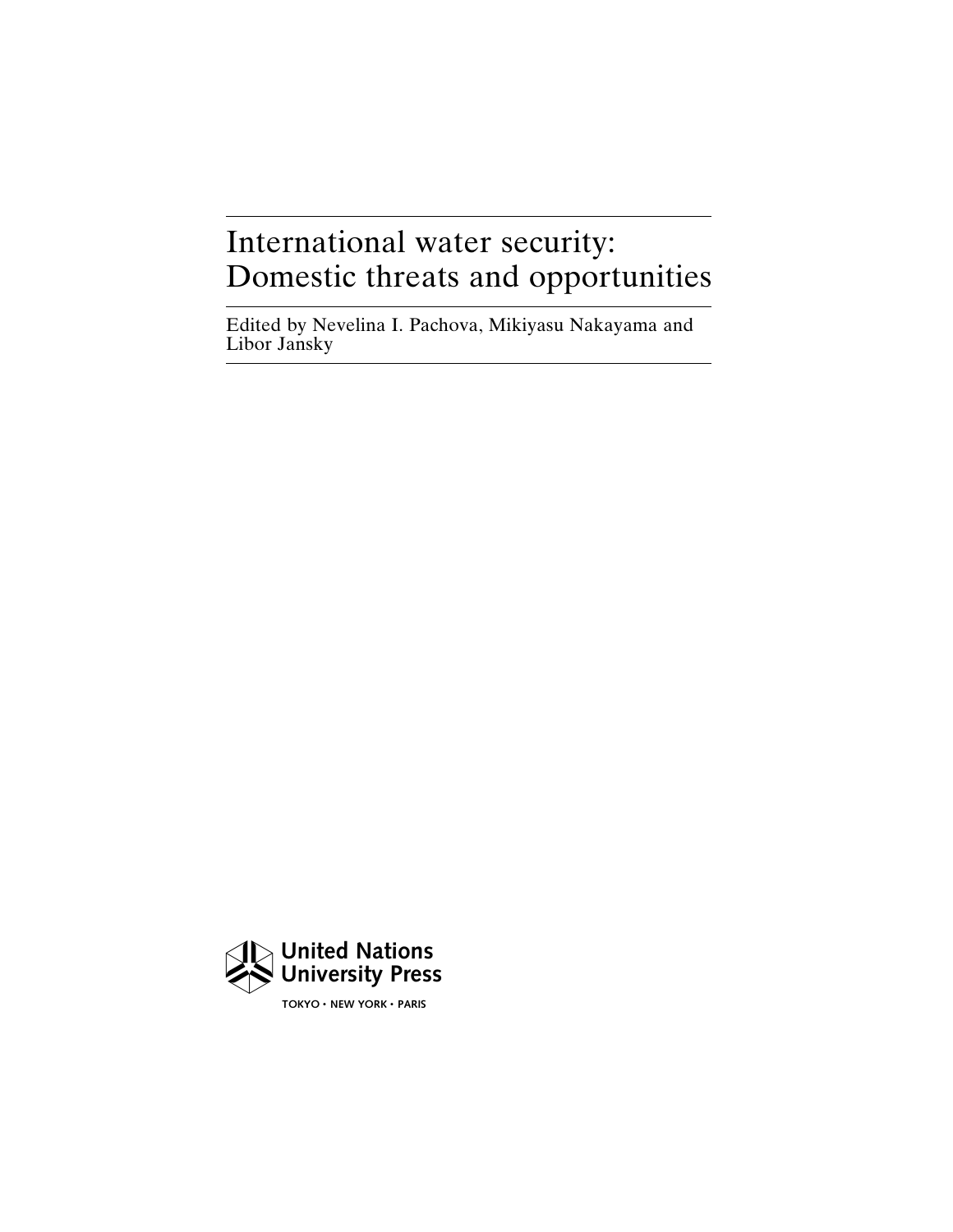## Contents

|                                                                                                                                            | V11          |
|--------------------------------------------------------------------------------------------------------------------------------------------|--------------|
|                                                                                                                                            | viii         |
|                                                                                                                                            | X            |
| 1 Introduction: From domestic to international water security<br>Libor Jansky, Mikiyasu Nakayama and Nevelina I. Pachova                   | $\mathbf{1}$ |
|                                                                                                                                            | 7            |
| 2 The Indus water dispute and its relation with domestic<br>Shuntaro Yamamoto                                                              | 9            |
| 3 Domestic issues in developing international waters in Lesotho:<br>Ensuring water security amidst political instability<br>Naho Mirumachi | 35           |
| 4 Domestic drivers of international water security on the<br>Nevelina I. Pachova and Libor Jansky                                          | 61           |
| 5 Transboundary cooperation vs. internal ambitions: The role of<br>Marko Keskinen, Katri Mehtonen and Olli Varis                           | 79           |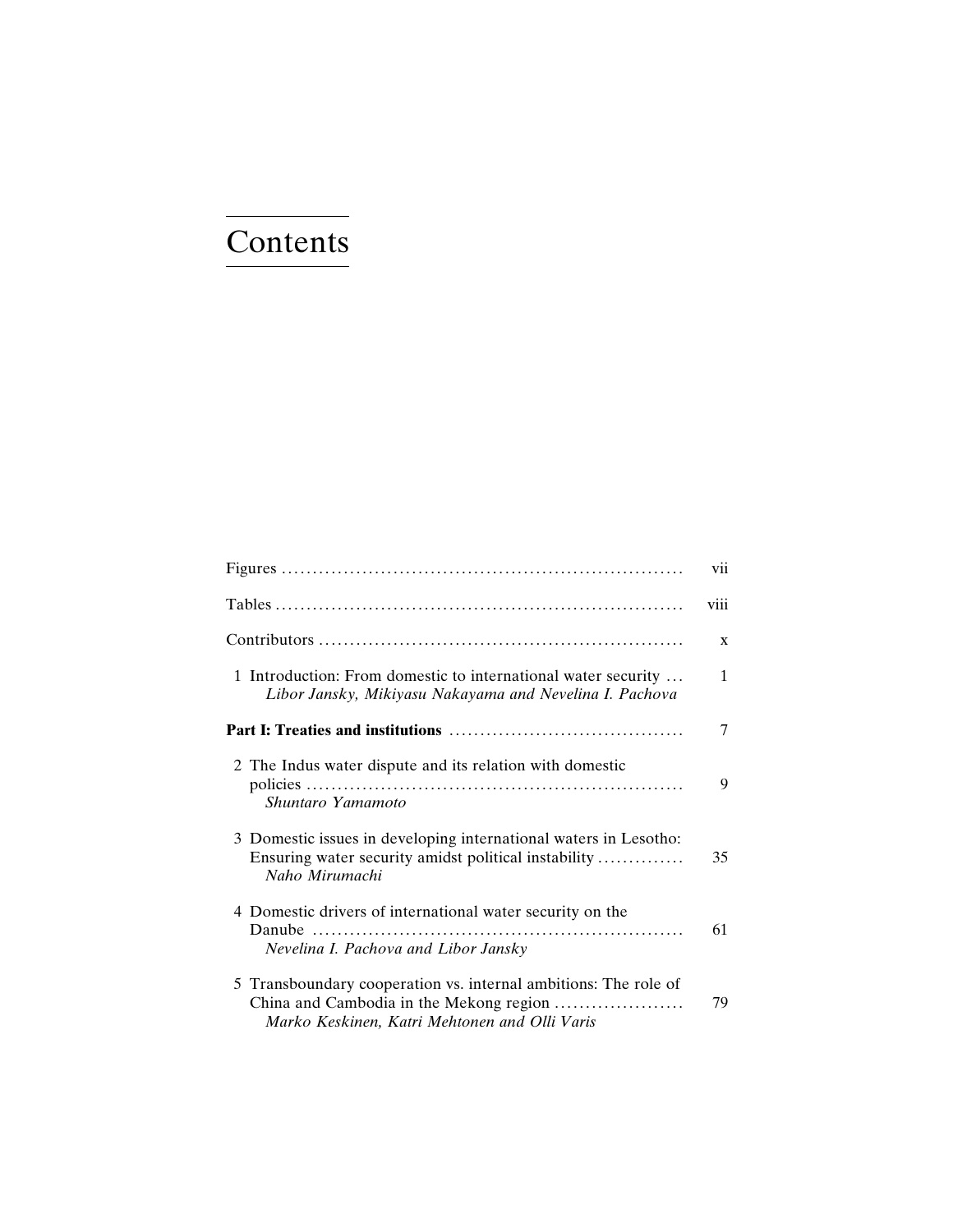#### vi CONTENTS

| 6  | The role of domestic security in the functioning of the Lake<br>Virpi Stucki and Madiodio Niasse                                                                         | 110 |
|----|--------------------------------------------------------------------------------------------------------------------------------------------------------------------------|-----|
|    |                                                                                                                                                                          | 127 |
| 7  | People's encroachment onto Sudan's Nile banks and its<br>Mahmoud El Zain                                                                                                 | 129 |
| 8  | Inter-basin water transfers as a technico-political option:<br>Thai-Burmese projects on the Salween River<br><b>Bastien Affeltranger</b>                                 | 161 |
| 9  | The implications of domestic security policy for international<br>water issues in the context of "virtual" and "real" water:<br>Mikiyasu Nakayama                        | 180 |
|    |                                                                                                                                                                          | 193 |
| 10 | Water governance of the Mekong River Basin and Chinese<br>Kayo Onishi                                                                                                    | 195 |
| 11 | Transboundary water issues in the Euphrates–Tigris River<br>Basin: Some methodological approaches and opportunities<br>Aysegül Kibaroglu, Anthi D. Brouma and Mete Erdem | 223 |
| 12 | The politics of security in the Okavango River Basin: From<br>civil war to saving wetlands $(1975-2002)$ - a preliminary<br>Jeroen F. Warner and Richard Meissner        | 252 |
|    |                                                                                                                                                                          | 287 |
| 13 | National sovereignty and human security: Changing realities<br>and concepts in international water management<br>Nevelina I. Pachova, Mikiyasu Nakayama and Libor Jansky | 289 |
|    |                                                                                                                                                                          | 296 |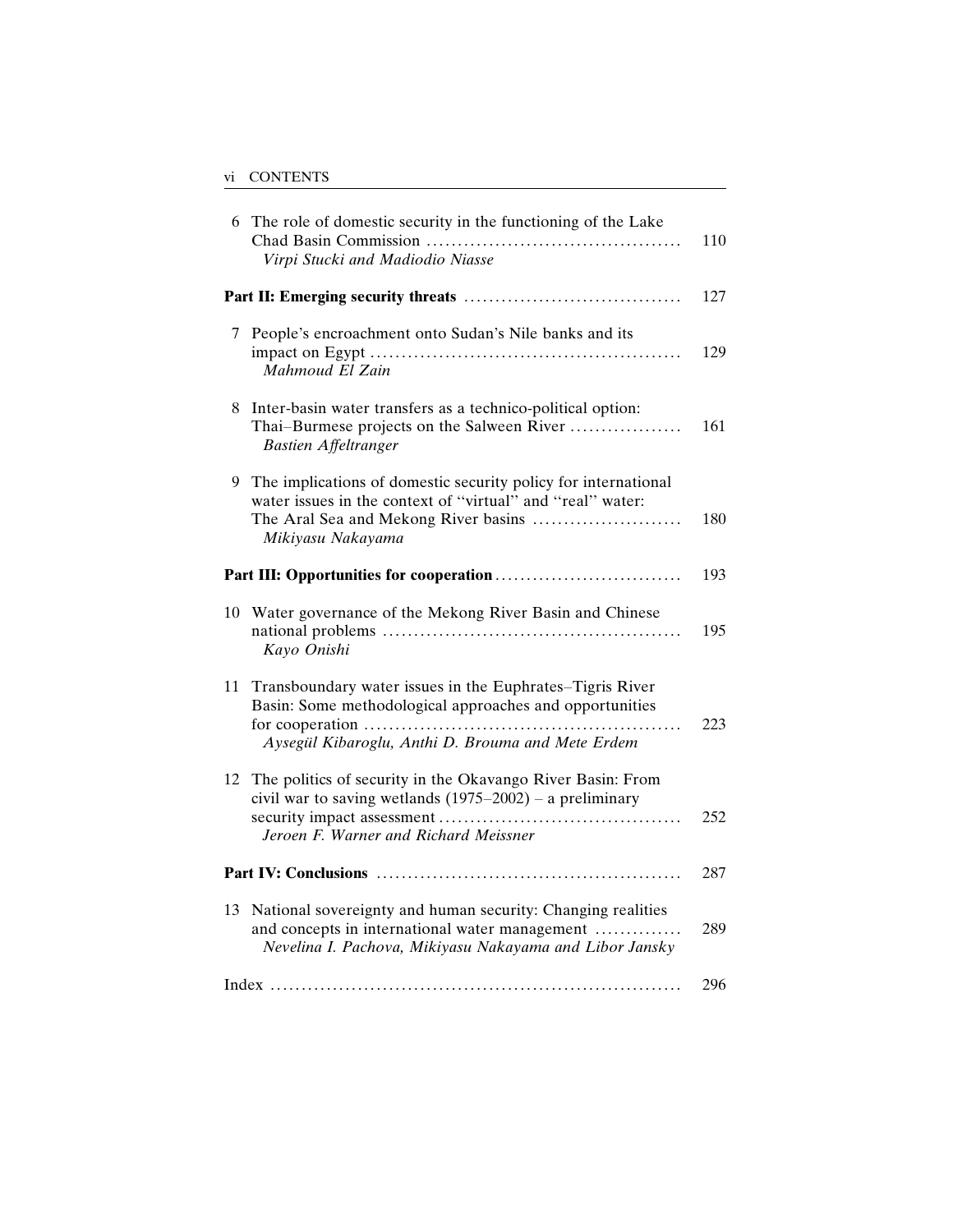## Introduction: From domestic to international water security

1

Libor Jansky, Mikiyasu Nakayama and Nevelina I. Pachova

Water is essential for all aspects of life. Ensuring water security  $-$  i.e. adequate protection from water-related disasters and diseases and access to sufficient quantity and quality of water, at affordable cost, to meet the basic food, energy and other needs essential for leading a healthy and productive life without compromising the sustainability of vital ecosystems – has emerged as an overarching global goal over the past decade.

Integrated water resources management (IWRM), defined as the coordinated planning, development and management of water, land and related resources, through multi-level and multi-sectoral dynamic and interactive problem-solving approaches, has been proposed as a mechanism for maximizing the economic and social welfare benefits from water development and use in an equitable and sustainable manner. IWRM recognizes basins as the natural water management units and encourages the development of integrated basin-wide water use and management strategies, action plans and institutions.

Initially proposed in Chapter 18 of Agenda 21, the plan of action adopted at the United Nations Conference on Environment and Development in Rio de Janeiro in 1992, the concept of integrated water management has become a widespread national policy framework since then. Over the past decade, notable progress has been made in developing national IWRM strategies and action plans and integrating them in the broader development strategies of states aimed at achieving the Millennium Development Goals (MDGs), a time-bound set of goals agreed

International water security: Domestic threats and opportunities, Pachova, Nakayama and Jansky (eds), United Nations University Press, 2008, ISBN 978-92-808-1150-6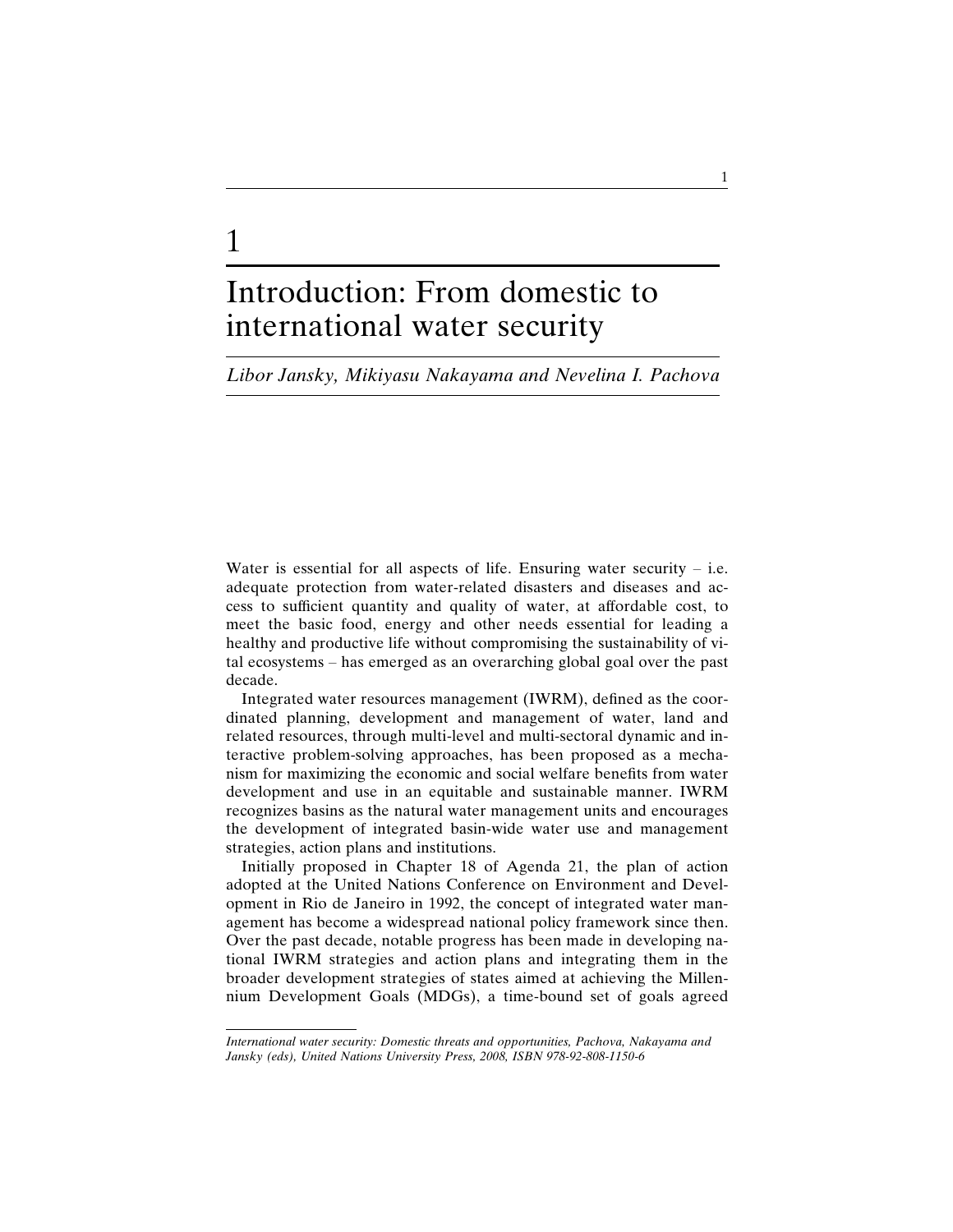upon by world leaders in 2000. However, the application of the concept of IWRM to transboundary water resources, i.e. surface and groundwater resources shared by two or more states, has proved a challenging task.

Indeed, cooperation among riparian states over the use of shared waters has a long history. The numerous instances of and benefits from cooperation in the past have weakened fears of water wars, raised in the mid-1990s in light of the expected growth in water needs, particularly in developing states. Unresolved political tensions over the use of transboundary waters, however, continue to simmer and new ones continue to emerge along with changing water needs, values and governance structures in riparian states. These tensions constitute significant obstacles to undertaking the often much-needed development and utilization of international waters, on which the water security of more than half of the world's population depends.

The national sovereignty and security considerations of states have long been noted as critical causes of international water tensions and disputes. In the context of the processes of post–Cold War democratization and globalization, non-state domestic actors have come to play a much more prominent role in national decision-making on traditionally foreign policy debates. Furthermore, the definitions of the concepts of sovereignty and security have evolved. These changes entail new threats but also new opportunities for ensuring international water security.

This book explores some of them through a set of case studies analysing the multi-faceted and dynamic nature of the interplay between domestic and international water security. A range of past, ongoing and emerging international water disputes from the Middle East, Africa, Asia and Europe are examined. Well-known cases are revisited from new perspectives and new approaches are suggested as analytical frameworks and practical tools for understanding and coping with emerging security threats.

The book is divided into three parts. The first examines the impacts and implications of domestic security considerations for the negotiation and implementation of international water treaties and for the functioning of water management institutions in international basins. The second part highlights emerging water security threats in international basins driven by domestic security dynamics. The third proposes a range of new analytical frameworks and approaches for engaging domestic actors in the search for solutions to both long-standing water management disputes and emerging security threats.

Part I begins with three chapters that examine from a historical perspective the role that domestic factors, actors and processes have played in both facilitating and hindering the signature and subsequent implementation of important international water management agreements in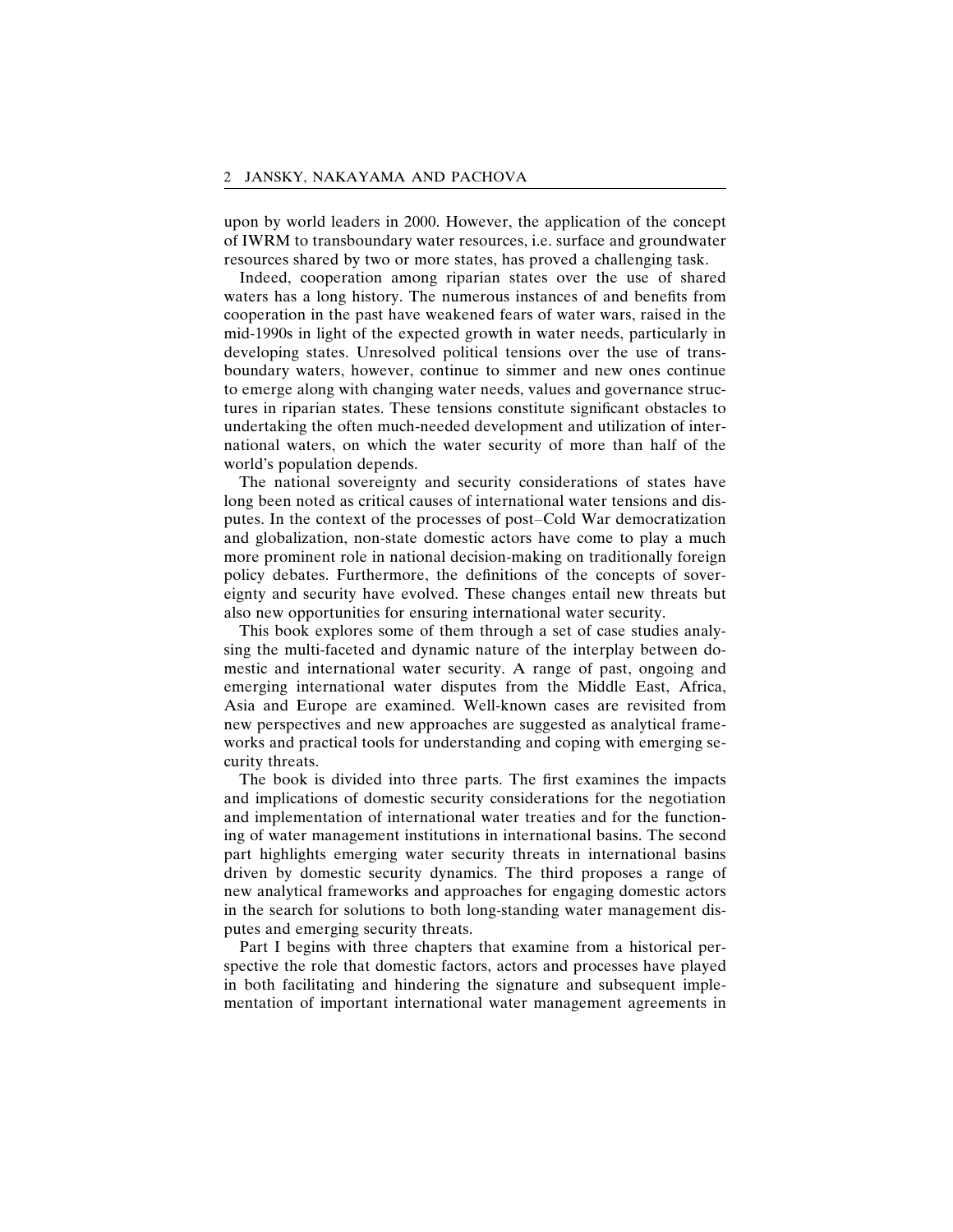Asia, Africa and Europe. In Chapter 2 Yamamoto revisits the classic Indus water dispute and the agreement between India and Pakistan facilitated by the World Bank, highlighting the often overlooked role that communal divides, regional inequalities and national development policies in the two states have played in shaping their positions on international water management in the course of the negotiations.

In Chapter 3 Mirumachi brings out the role of domestic political leadership in a small landlocked country such as Lesotho in designing and negotiating a water management agreement with a large regional hegemon that was beneficial for the national economy. The author also highlights the importance of civil society activism in subsequently negotiating a more equitable sharing of the benefits from the international water management scheme.

In Chapter 4, Pachova and Jansky examine a case in which a civil society movement in a transitional context in Europe managed to forestall the implementation of an international treaty on water development in the Danube because of its expected environmental damage. Environmental activism coupled with political aspirations and ethnic minority concerns, however, triggered the escalation of an international dispute, whose alleviation has taken up significant efforts and resources.

In the last two chapters of Part I, the establishment and functioning of international water management institutions are examined from the viewpoint of domestic security challenges. Keskinen et al. (Chapter 5) analyse hindrances to the functioning of the Mekong Commission associated with domestic developments, priorities and capacities in China and Cambodia, the upstream and downstream riparian states. While noting the challenges, the authors also highlight the potential for strengthened regional cooperation in a broader development framework that the economic power and national priorities of the regional hegemon entail.

Stucki and Niasse (Chapter 6) follow up a similar line of research but take an extreme case, that of the Lake Chad Basin Commission, whose functioning has been severely constrained by the widespread civil strife and poverty affecting all of the riparian states. In the absence of an economically powerful regional hegemon, as in the case of the Mekong, the authors argue that international support is crucial for ensuring the functioning of the Commission.

In Part II of the book the domestic security lens is employed to identify emerging international water security threats. El Zain (Chapter 7) warns of an impending political conflict over the use of Nile waters owing to rapid population growth in riparian provinces in Sudan, as a result of refugee flows from regions disrupted by civil war, and to ill-conceived development policies deepening structural inequalities and socially constructed water scarcity.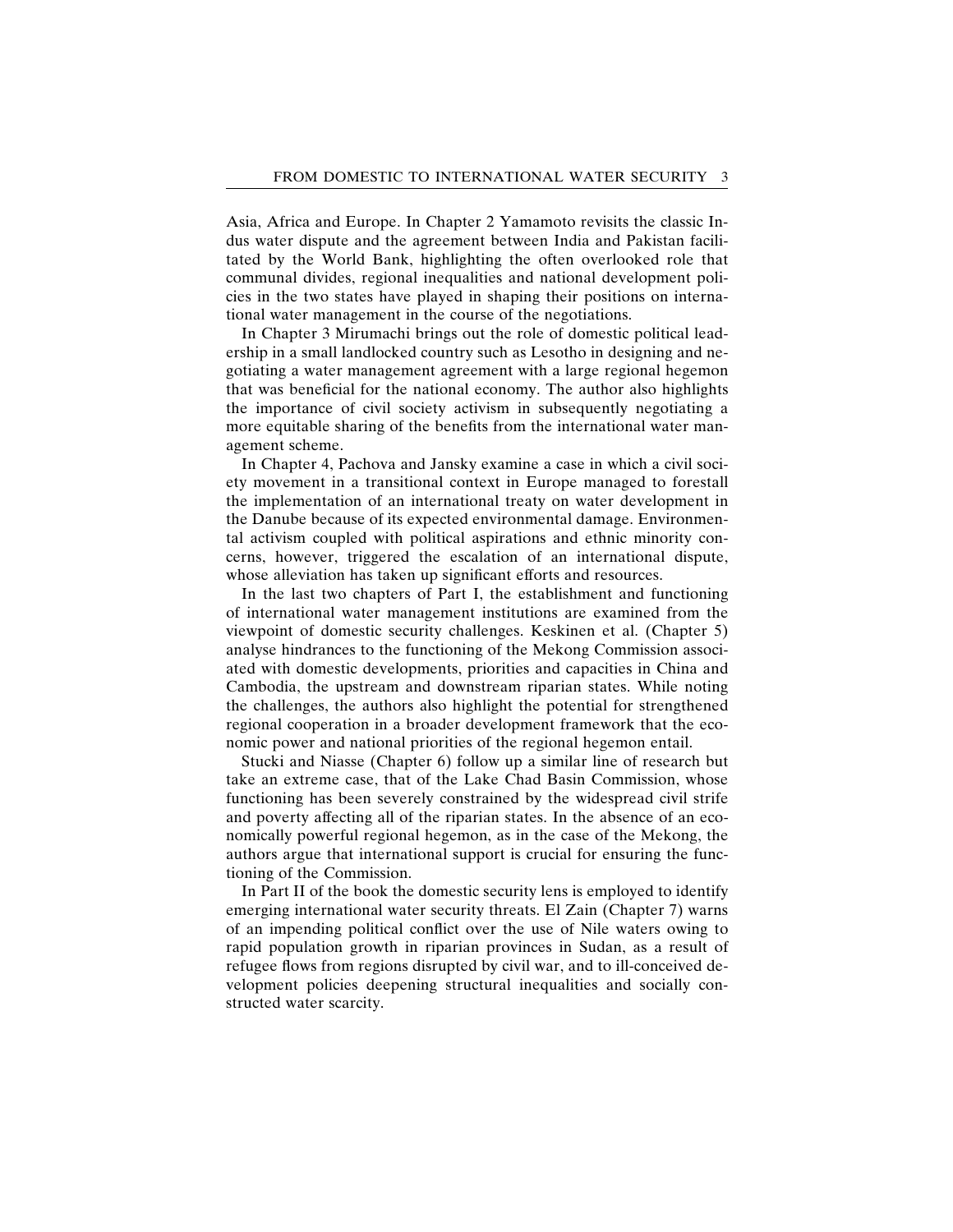In Chapter 8 Affeltranger pinpoints the Salween River Basin as an emerging hotspot of regional tensions in the Mekong region owing to a water development and transfer scheme between Myanmar and Thailand, aimed at alleviating growing domestic water demand in Thailand without incurring domestic opposition to the construction of new hydraulic infrastructure on the territory of the country. The author forewarns that the project, currently politically endorsed owing to the overlap of national and regional security and development objectives, entails hidden threats to the water security of the inhabitants of the Salween Basin as well as the Mekong region as a whole.

In Chapter 9 Nakayama proposes ''virtual'' water, i.e. water embedded in key water-intensive commodities, as an alternative approach for meeting water needs in the context of water scarcity, and argues that trade-offs between real and virtual water need to be examined before large-scale water transfer schemes in the Mekong Basin are undertaken. He also employs the concept of virtual water to highlight a looming water security threat in Central Asia, where the stabilization of Afghanistan is likely to lead to increased water demand for agricultural production, which is currently met through food imports and international aid.

Part III of the book introduces some new perspectives and practical tools for engaging domestic actors in the search for solutions to both domestic and international water security concerns. In Chapter 10 Onishi draws attention to the potential benefits from situating international water security debates in a broader framework of regional cooperation, which allows international water debates to become non-zero-sum games. The author suggests that, although domestic security considerations in China (including energy needs, regional inequalities and associated separatist threats) might make it difficult to reach a compromise on international water management in the Mekong, regional cooperation, motivated by the potential gains from trade and the growing importance of good reputation in the context of increasing economic and political interdependence globally, may provide an alternative avenue for meeting the water security and economic development needs of the downstream states.

For the benefits of regional cooperation to reach those who most need them, however, human security has to be situated at the centre of it according to Kibaroglu et al., who pursue the idea in Chapter 11. Taking up the case of the management of the Tigris and Euphrates river basins shared by Turkey, Syria and Iraq, the authors argue that, in contrast to negotiations focused narrowly on water, regional development cooperation could help address the pressing human security needs of the people inhabiting the basins in question, while fostering the capacities and potential for long-term partnership over transboundary water management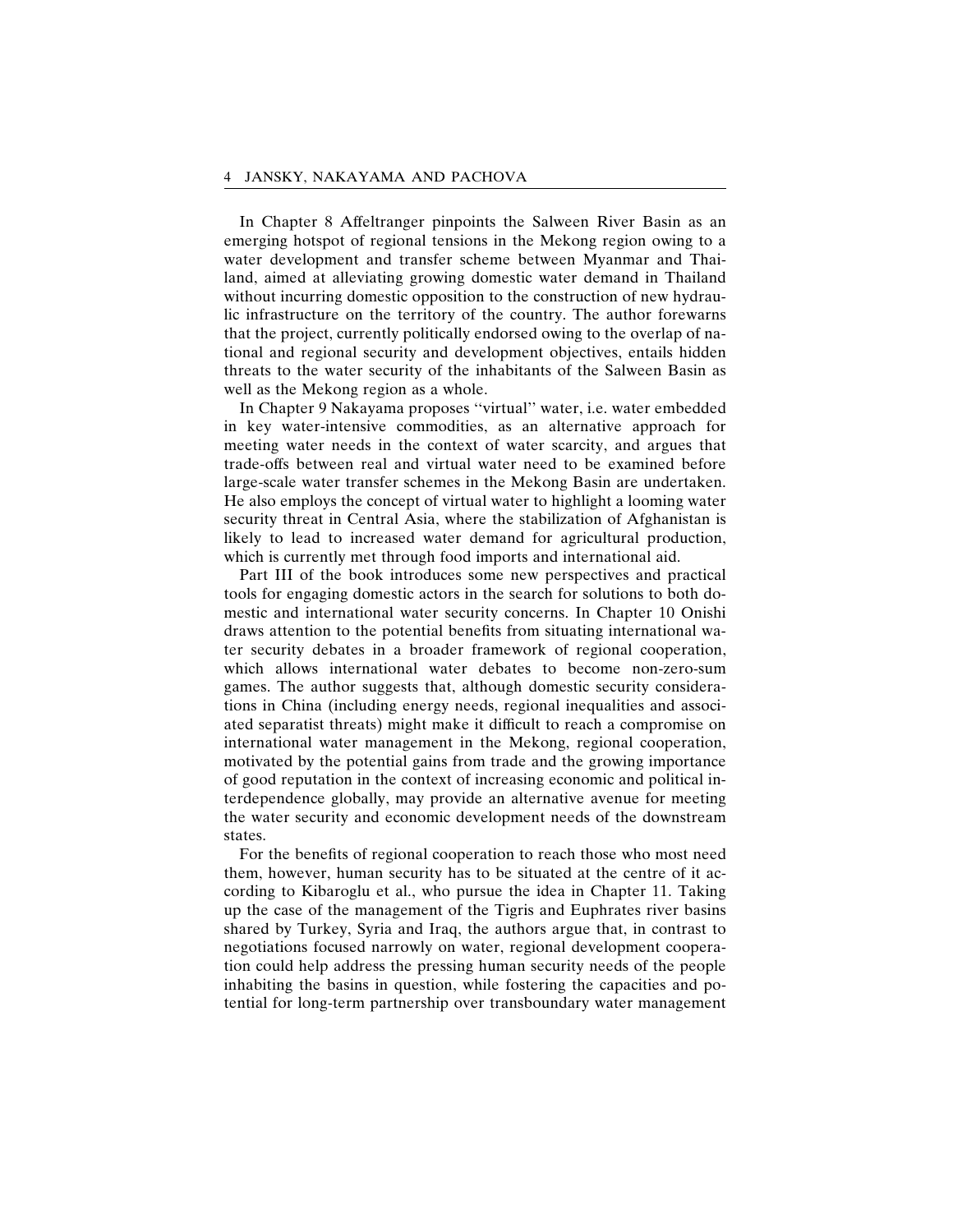through improved efficiency in water use and enhanced trust among the riparian states.

In Chapter 12, starting from the idea that perceptions of both water needs and security threats do matter in international water management disputes, Warner and Meissner propose a tool called security impact assessment (SIA) for analysing the redistribution of actual and perceived security as a result of water development interventions and projects among the key stakeholder groups involved. They employ SIA to examine water security trade-offs in the Okavango Basin, highlighting the positive role of information and knowledge exchange as a means for alleviating actual as well as perceived insecurity.

The authors of the individual chapters come from a range of disciplinary and professional backgrounds and approach the issue of water management from diverse theoretical perspectives. Their findings highlight the varied aspects of the multifaceted interplay between domestic and international water security. Furthermore, they bring to the fore the need to change the way we think of and deal with associated threats to international water security, which are discussed in more detail in the concluding chapter of the book.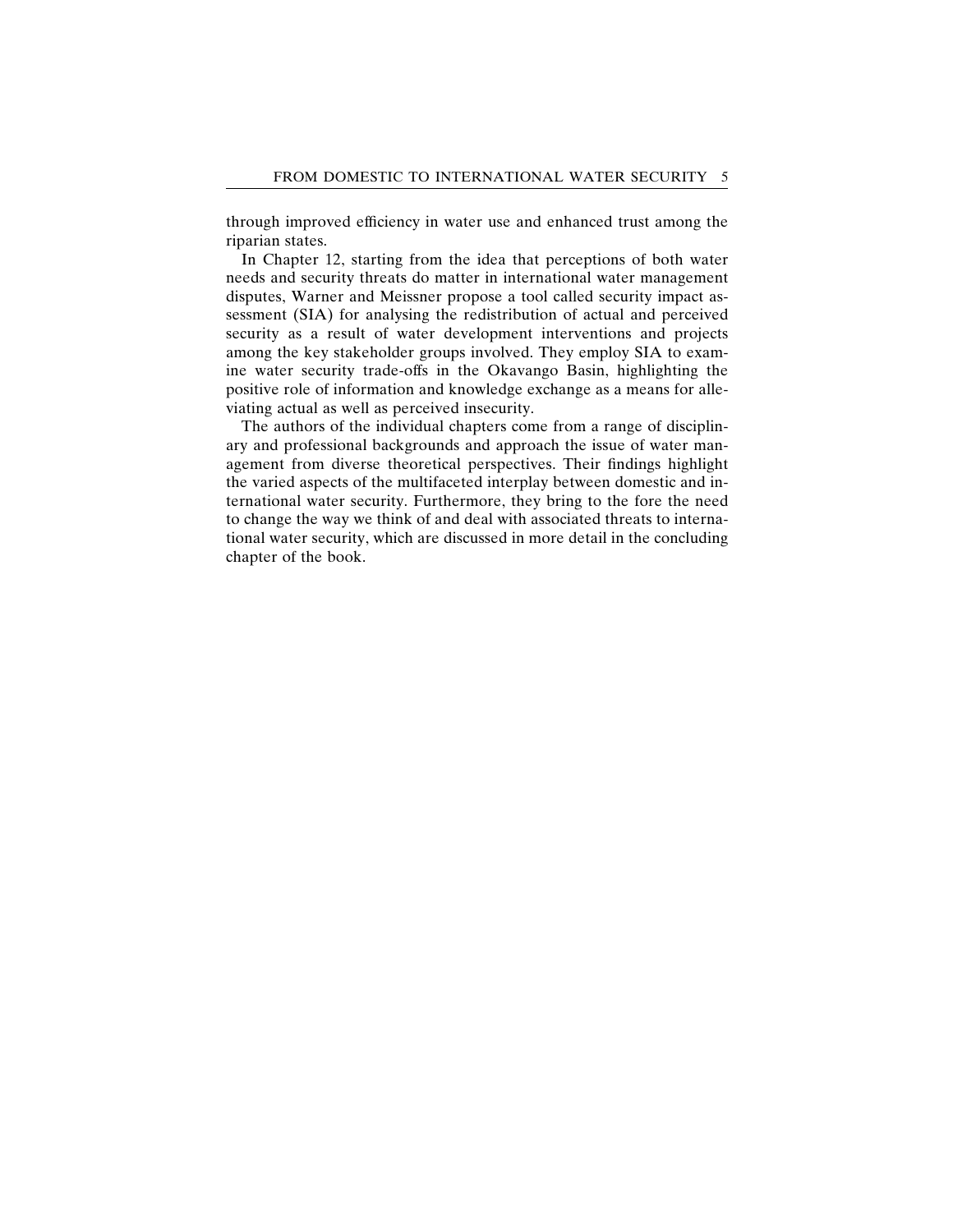*6* United Nations University, 2008

The views expressed in this publication are those of the authors and do not necessarily reflect the views of the United Nations University.

United Nations University Press United Nations University, 53–70, Jingumae 5-chome, Shibuya-ku, Tokyo 150-8925, Japan Tel:  $+81-3-3499-2811$  Fax:  $+81-3-3406-7345$ E-mail: sales@hq.unu.edu general enquiries: press@hq.unu.edu http://www.unu.edu

United Nations University Office at the United Nations, New York 2 United Nations Plaza, Room DC2-2062, New York, NY 10017, USA Tel: +1-212-963-6387 Fax: +1-212-371-9454 E-mail: unuona@ony.unu.edu

United Nations University Press is the publishing division of the United Nations University.

Cover design by Mea Rhee

Printed in Hong Kong

ISBN 978-92-808-1150-6

Library of Congress Cataloging-in-Publication Data

International water security : domestic threats and opportunities / edited by Nevelina I. Pachova, Mikiyasu Nakayama and Libor Jansky.

p. cm. Includes index. ISBN 978-9280811506 (pbk.) 1. Water-supply—Management—Political aspects. 2. Water resources development—International cooperation. 3. Integrated water development. I. Pachova, Nevelina I. II. Nakayama, Mikiyasu. III. Jansky, Libor. HD1691.I54 2008 333.91—dc22 2008003990